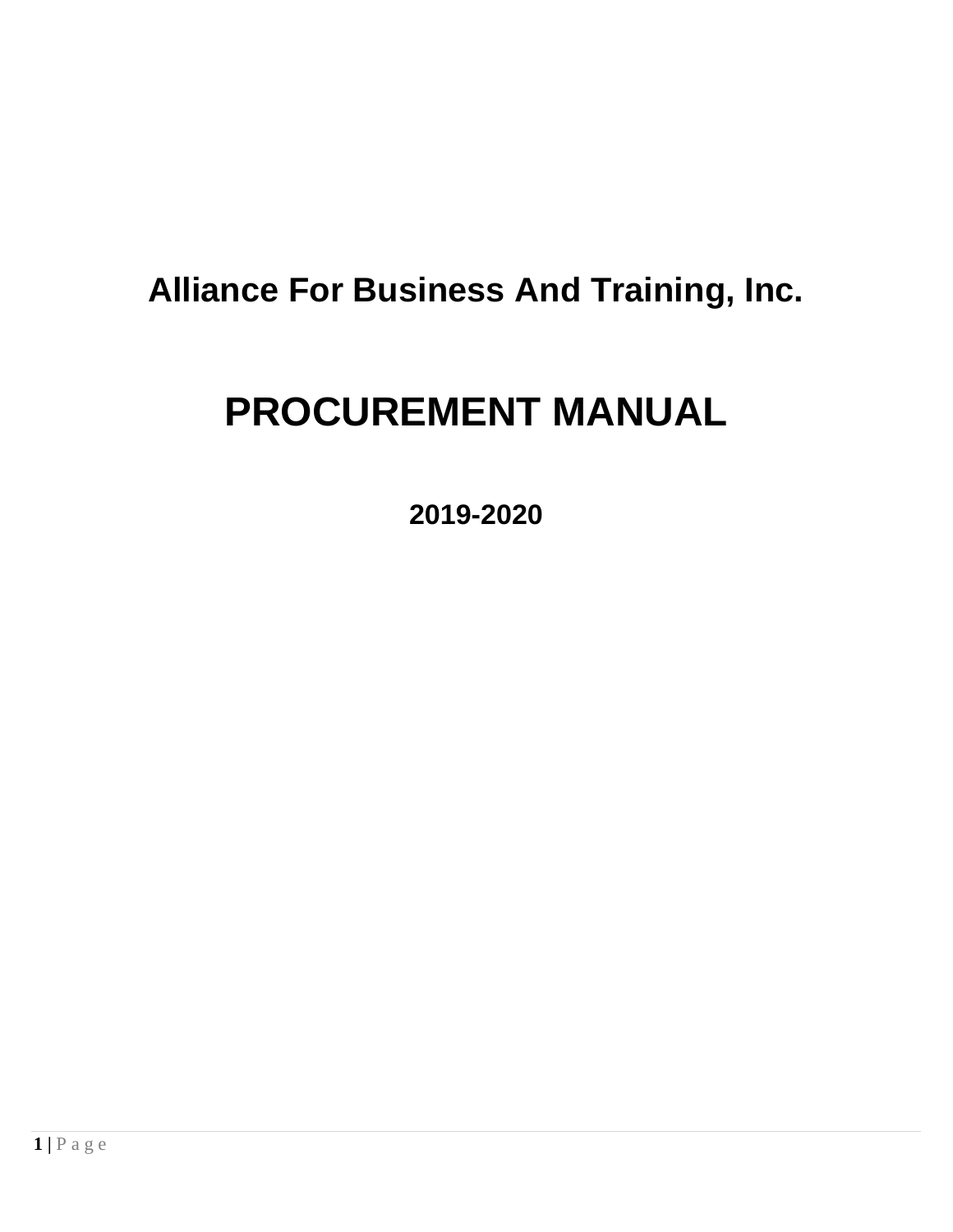## Table of Contents

|     | <b>Procurement Policy Statement</b>                        | $3-5$     |
|-----|------------------------------------------------------------|-----------|
| II. | <b>General Procurement Standards &amp; Procedures</b>      | $6 - 7$   |
|     | III. AB&T Procurement Policy                               | $8 - 11$  |
| IV. | <b>Administrative Procurement Process - Goods/Services</b> | $12 - 15$ |
|     | V. Travel Expenditure Policy                               | 16        |

### **ATTACHMENTS**

| ATTACHMENT A - AB&T General (RFP) Request for Purchase Form |
|-------------------------------------------------------------|
| ATTACHMENT B - AB&T General (RFP) Bid Form                  |
| ATTACHMENT C - AB&T Training/Travel Request Form            |
| ATTACHMENT D- AB&T Travel Claim                             |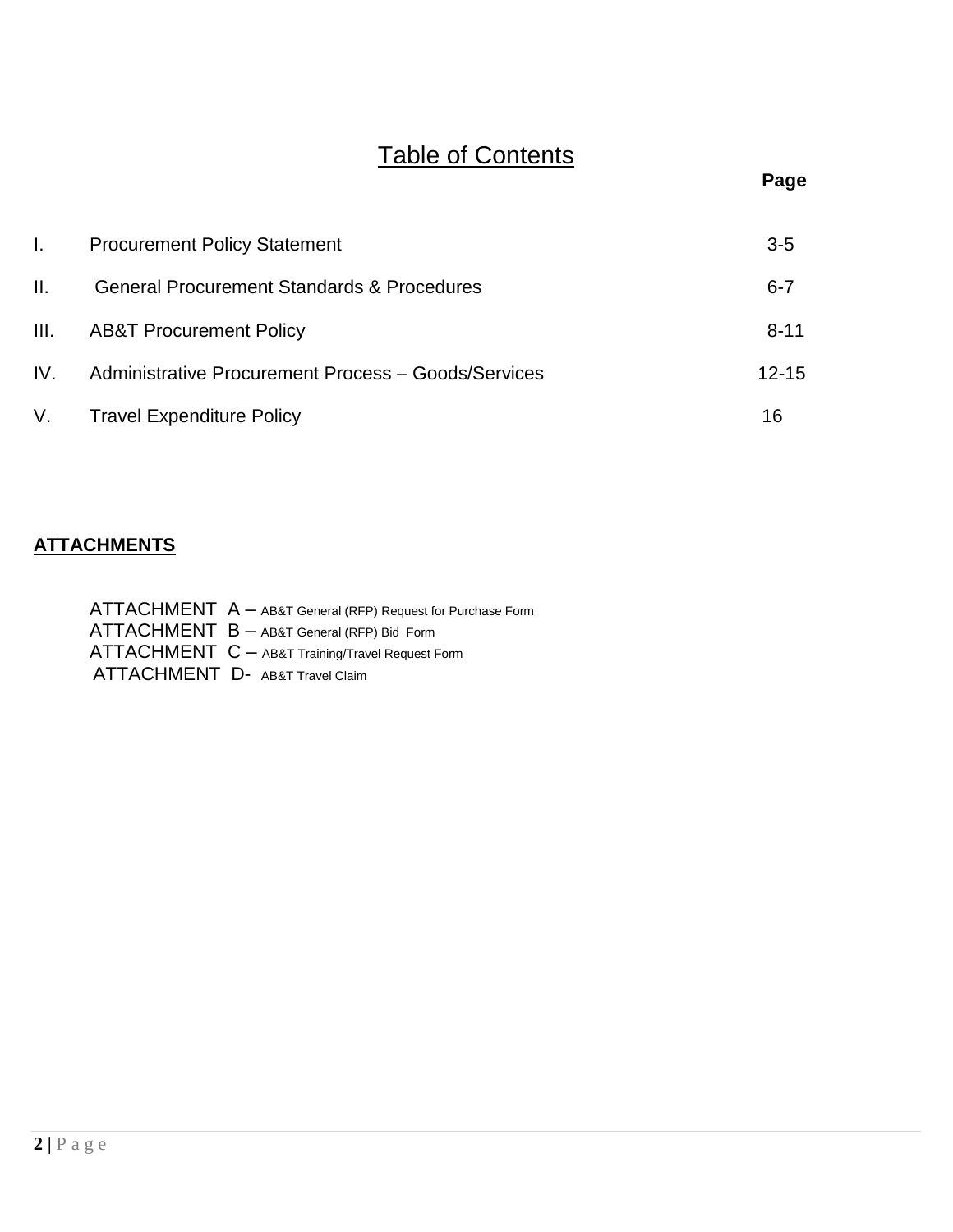## **Procurement Policy Statement**

The purpose of this Policy is to establish guidelines that meet or exceed the procurement requirements for purchases of goods or services when federal funds are being used in whole or in part to pay for the cost of the contract. This policy contains language found in the relevant sections of the Uniform Guidance, 2 C.F.R. Part 200, relating to procurement requirements. For individual contracts, the Alliance for Business and Training, Inc. (AB&T) will also consult grant award documents with the federal grantor agency to determine whether additional procurement requirements apply.

#### I. Policy

A. Application of Policy. This policy applies to contracts for purchases, services, and construction or repair work funded with federal financial assistance (direct or reimbursed). The requirements of this Policy also apply to any sub-recipient of the funds.

All federally funded projects, loans, grants, and sub-grants, whether funded in part or wholly, are subject to the Uniform Administrative Requirements, Cost Principles, and Audit Requirements for federal awards (Uniform Guidance) codified at 2 C.F.R. Part 200 unless otherwise directed in writing by the federal agency or state pass-through agency that awarded the funds.

B. Compliance with Federal Law. All procurement activities involving the expenditure of federal funds must be conducted in compliance with the Procurement Standards codified in 2 C.F.R. § 200.317 through § 200.326 unless otherwise directed in writing by the federal agency or state pass-through agency that awarded the funds. The Alliance for Business and Training, Inc. (AB&T) will follow all applicable local, state, and federal procurement requirements when expending federal funds. Should AB&T have more stringent requirements, the most restrictive requirement shall apply so long as it is consistent with state and federal law.

C. Contract Award. All contracts shall be awarded only to the lowest responsive responsible bidder possessing the ability to perform successfully under the terms and conditions of the contract.

D. No Evasion. No contract may be divided to bring the cost under bid thresholds or to evade any requirements under this Policy or state and federal law.

E. Contract Requirements. All contracts paid for in whole or in part with federal funds shall be in writing. The written contract must include or incorporate by reference the provisions required under 2 C.F.R § 200.326 and as provided for under 2 C.F.R. Part 200, Appendix II.

F. Code of Conduct – Employees are expected to maintain confidentiality and fairness with regard to all areas surrounding procurement.

• The number and names of offerors will not be disclosed until the contract is awarded and the decision is made public.

• Technical or cost/price information from any proposal will not be disclosed to anyone not officially involved in the procurement while the procurement is in progress.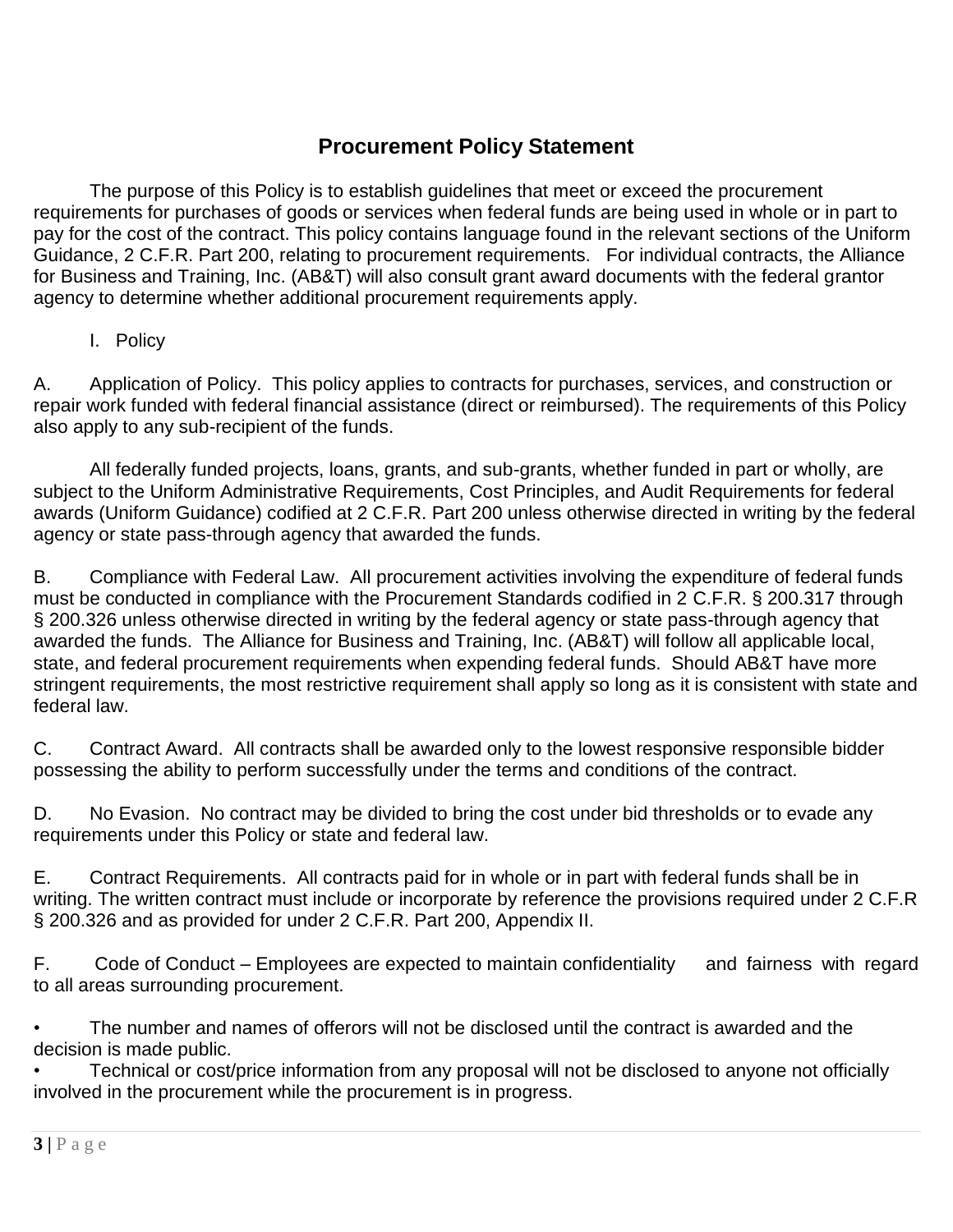• Certain technical or proposal information that the offeror has designated as proprietary or a trade secret should not be disclosed to other offerors, even after the award is made and publicized, if AB&T concurs with the designation.

• No information will be disclosed to anyone about the Statement of Work, funds available or related data until the information is made known to all offerors, through publicizing the intent to solicit or disseminated by the RFP.

- Information will be given to all offerors and potential offerors equally.
- Proposal evaluation factors will be provided to all prospective offerors.

Information given in response to a communication from one offeror will be shared with other known potential offerors when the response contains information that is not in the solicitation document.

G. Conflict of Interest - The officers, employees, or agents of AB&T making the award of contracts will neither solicit nor accept gratuities, favors, or anything of monetary value from contractors, potential contractors, or parties of sub-agreements. Board members shall refrain from voting on matters that may appear to be a conflict of interest. Board members are not precluded from holding contracts with AB&T if such contracts are awarded through normal procedures.

H. General Policy Competition – AB&T will, to the greatest extent practicable, encourage full and open competition.

The combined orders require final approval from the Executive Director and/or his/her designee, the Director of Finance.

• All standard supply orders are submitted on a weekly basis and processed by the Finance Department.

In addition, AB&T has incorporated the following procurement policies for the Northeast TN Local Workforce Development Area (NETLWDA) that are prescribed and adhere with the Workforce Innovation and Opportunity Act and will follow these guidelines for all of the purchases for the Alliance for Business and Training, as follows:

- 1. Procurement shall be conducted in a manner providing full and open competition;
- 2. The use of sole source procurements shall be minimized , but in every case shall be justified;
- 3. Procurements shall include an appropriate analysis of the reasonableness of costs and prices;
- 4. Procurements shall not provide excess program income (for non-profit and other entities) or excess profit (for private for-profit entities), and that appropriate factors shall be utilized in determining whether such income or profit is excessive, such as:
	- a. The complexity of the work to be performed;
	- b. The risk borne by the contractor; and
	- c. Market conditions in the surrounding geographic area;
- 5. Procurements shall clearly specify deliverables and the basis for payment;
- 6. Written procedures shall be established for procurement transactions;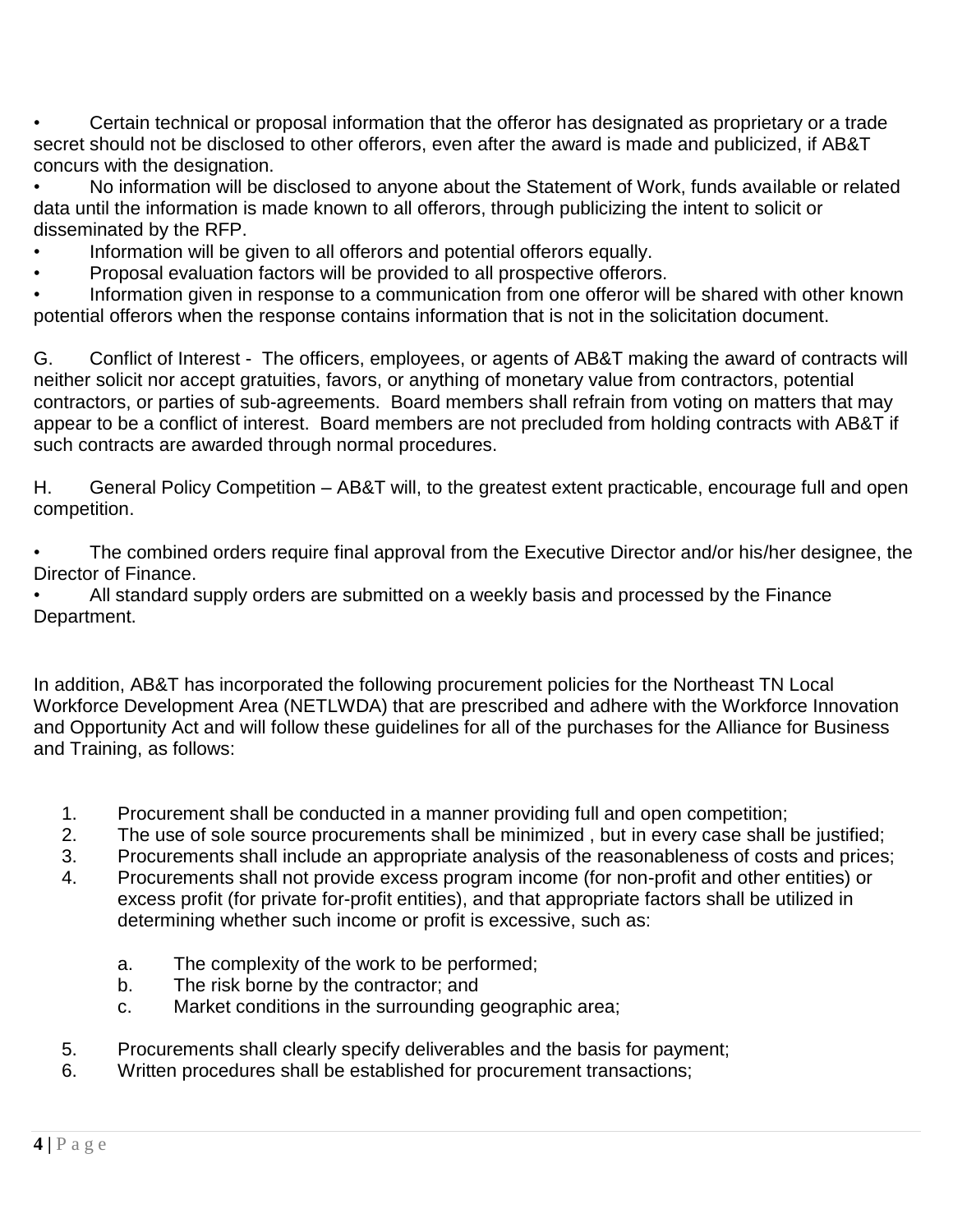- 7. No contractor or subcontractor shall engage in any conflict of interest, actual or apparent in the selection, award, or administration of a contract;
- 8. AB&T shall conduct oversight to ensure compliance with procurement standards; and if specific procurement issues are not addressed in AB&T's Procurement Manual then AB&T will adhere to the Uniform Guidance (including Appendix II of the Uniform Guidance) and the Tennessee Department of Labor and Workforce Development's Financial Policies. These policies are in the Final TAG in finance dept., Part II-10-1 to Part II-10-14. AB&T will also follow any other applicable federal or state requirements.
- I. The administrative procedures contained in this Policy are administrative and may be changed as necessary at the staff level to comply with state and federal law.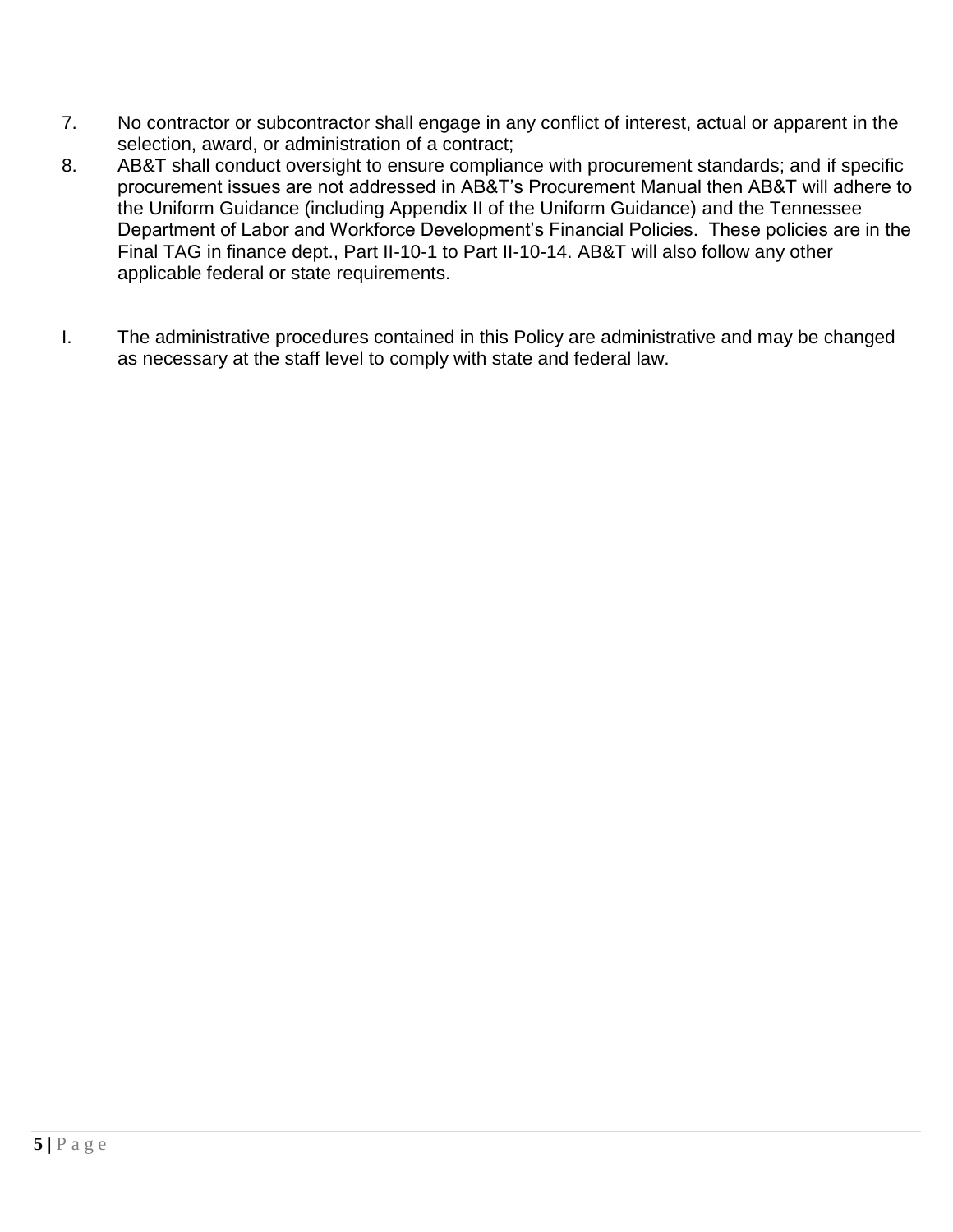II. General Procurement Standards and Procedures:

A. Necessity. Purchases must be necessary to perform the scope of work and must avoid acquisition of unnecessary or duplicative items.

B. Clear Specifications. All solicitations must incorporate a clear and accurate description of the technical requirements for the materials, products, or services to be procured, and shall include all other requirements which bidders must fulfill and all other factors to be used in evaluating bids or proposals. Technical requirements must not contain features that restrict competition.

C. Notice of Federal Funding. All bid solicitations must acknowledge the use of federal funding for the contract. In addition, all prospective bidders or offerors must acknowledge that funding is contingent upon compliance with all terms and conditions of the funding award.

D. Compliance by Contractors. All solicitations shall inform prospective contractors that they must comply with all applicable federal laws, regulations, executive orders, and terms and conditions of the funding award.

E. Fixed Price. Solicitations must state that bidders shall submit bids on a fixed price basis and that the contract shall be awarded on this basis unless otherwise provided for in this Policy. Cost plus percentage of cost contracts are prohibited. Time and materials contracts are prohibited in most circumstances. Time and materials contracts will not be used unless no other form of contract is suitable and the contract includes a "Not to Exceed" amount. A time and materials contract shall not be awarded without express written permission of the federal agency or state pass-through agency that awarded the funds.

F. Use of Brand Names. When possible, performance or functional specifications are preferred to allow for more competition leaving the determination of how to reach the required result to the contractor. Brand names may be used only when it is impractical or uneconomical to write a clear and accurate description of the requirement(s). When a brand name is listed, it is used as reference only and "or equal" must be included in the description.

G. Lease versus Purchase. Under certain circumstances, it may be necessary to perform an analysis of lease versus purchase alternatives to determine the most economical approach.

H. Dividing Contract for M/WBE Participation. If economically feasible, procurements may be divided into smaller components to allow maximum participation of small and minority businesses and women business enterprises. The procurement cannot be divided to bring the cost under bid thresholds or to evade any requirements under this Policy.

I. Documentation. Documentation must be maintained detailing the history of all procurements. The documentation should include the procurement method used, contract type, basis for contractor selection, price, sources solicited, public notices, cost analysis, bid documents, addenda, amendments, contractor's responsiveness, notice of award, copies of notices to unsuccessful bidders or offerors, record of protests or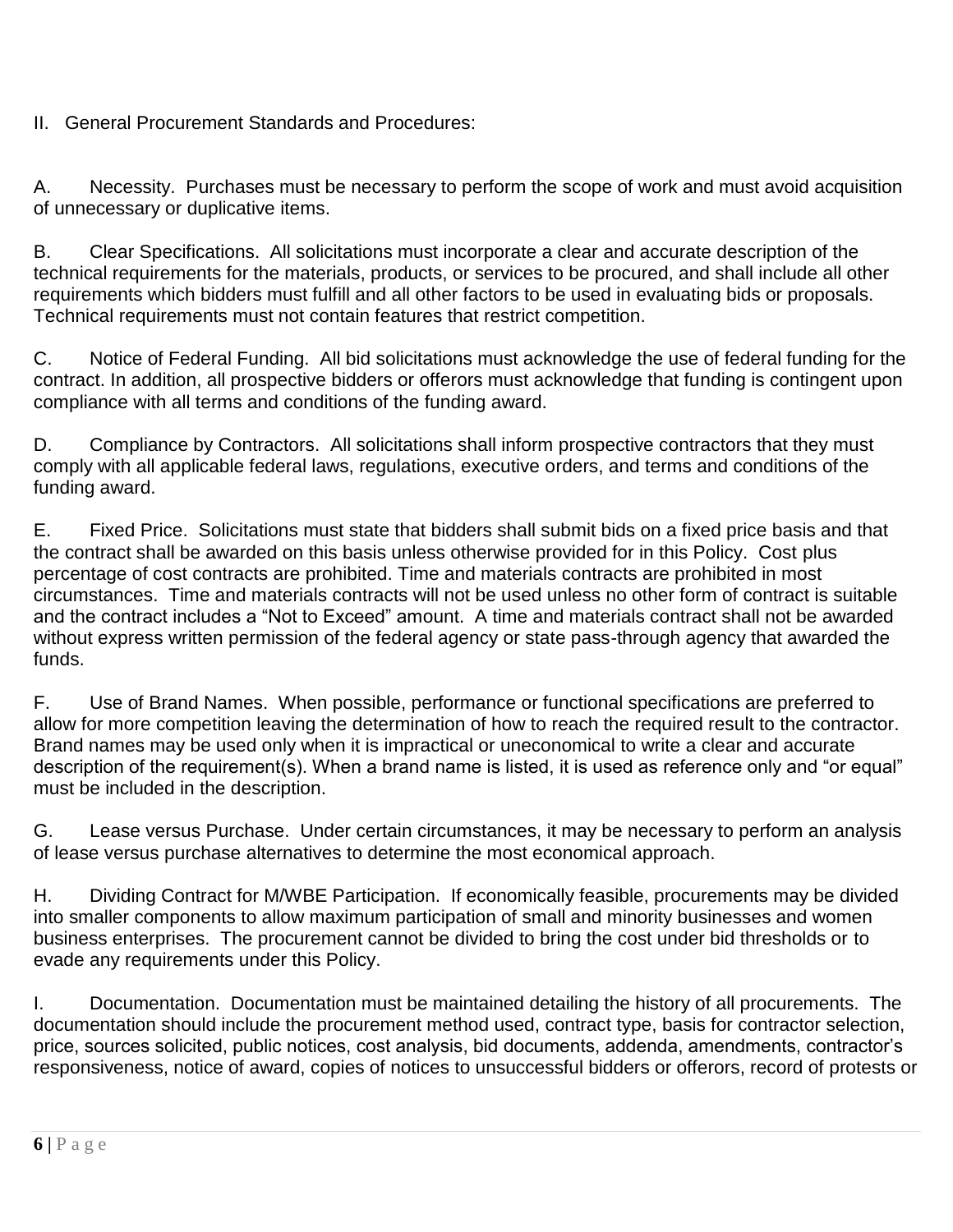disputes, bond documents, notice to proceed, purchase order, and contract. All documentation relating to the award of any contract must be made available to the granting agency upon request.

J. Debarment. No contract shall be awarded to a contractor included on the federally debarred bidder's list.

K. Contractor Oversight. The Requesting Department receiving the federal funding must maintain oversight of the contract to ensure that contractor is performing in accordance with the contract terms, conditions, and specifications.

L. Open Competition. Solicitations shall be prepared in a way to be fair and provide open competition. The procurement process shall not restrict competition by imposing unreasonable requirements on bidders, including but not limited to unnecessary supplier experience, excessive or unnecessary bonding, specifying a brand name without allowing for "or equal" products, or other unnecessary requirements that have the effect of restricting competition.

M. Geographic Preference. No contract shall be awarded on the basis of a geographic preference.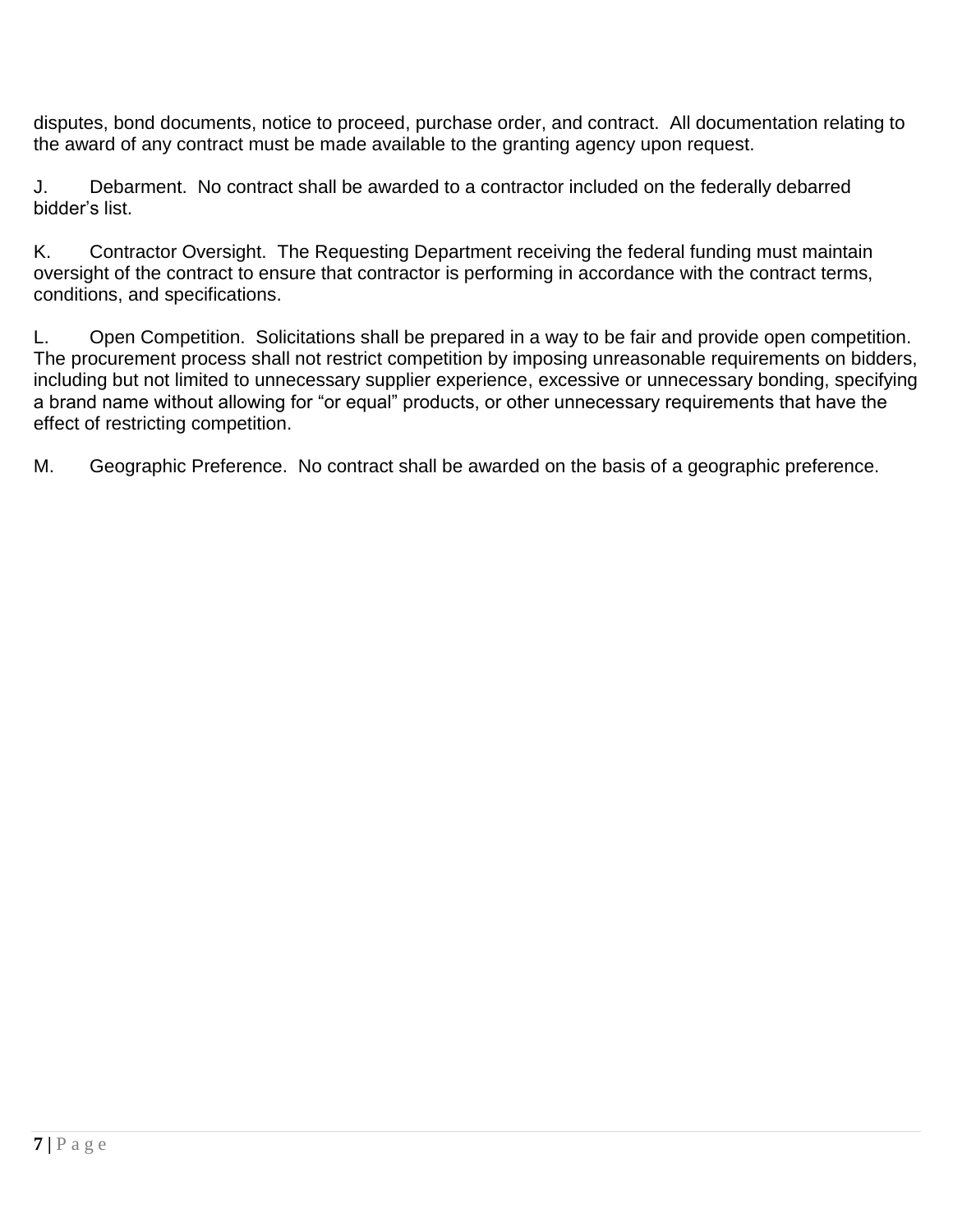## Alliance For Business And Training, Inc.

## III. PROCUREMENT POLICY

All purchases of supplies, equipment, and contractual services related to the Alliance for Business and Training, Inc. whether cash, check, credit cards, invoices shall be made in accordance with the following procedures:

#### 1. Initiation of Purchase

A purchase may be initiated by any staff member so authorized by the Executive Director. When a purchase is initiated, a description of the type of purchase or item and quantity of items desired must be prepared and submitted to the Finance Department.

2. Qualification of Vendors

All vendors providing supplies, equipment or services to AB&T shall be reputable firms having the demonstrated capacity to produce or provide supplies, equipment and/or services and other items within a reasonable period of time or within the time limits established by AB&T. Vendors shall be subject to disqualification if they are found to misrepresent quality, quantity, or price of supplies, equipment, services, or other items delivered. Vendors will also be disqualified if reasonable time limits established by AB&T are exceeded.

#### 3. MICRO PURCHASES

Micro purchases shall be procured using the Uniform Guidance "micro-purchase" procedure (2 CFR § 200.320(a)) as follows:

a. \$0 - \$500.00 – INCIDENTAL PURCHASES: Incidental purchases are relatively minor acquisitions (i.e., in terms of amount and cost) of goods and services. AB&T will follow 2 CFR§ 200.67

Criteria for use: To qualify as "incidental", the purchase must cost less than \$500.00 per transaction and meet any one of the following criteria:

- It may be a one-time, unanticipated necessity, or
- It may represent an emergency situation, or
- It must be of a value that is less than the costs associated with using a competitive procurement method
- It may be routine purchase of goods or services such as meeting supplies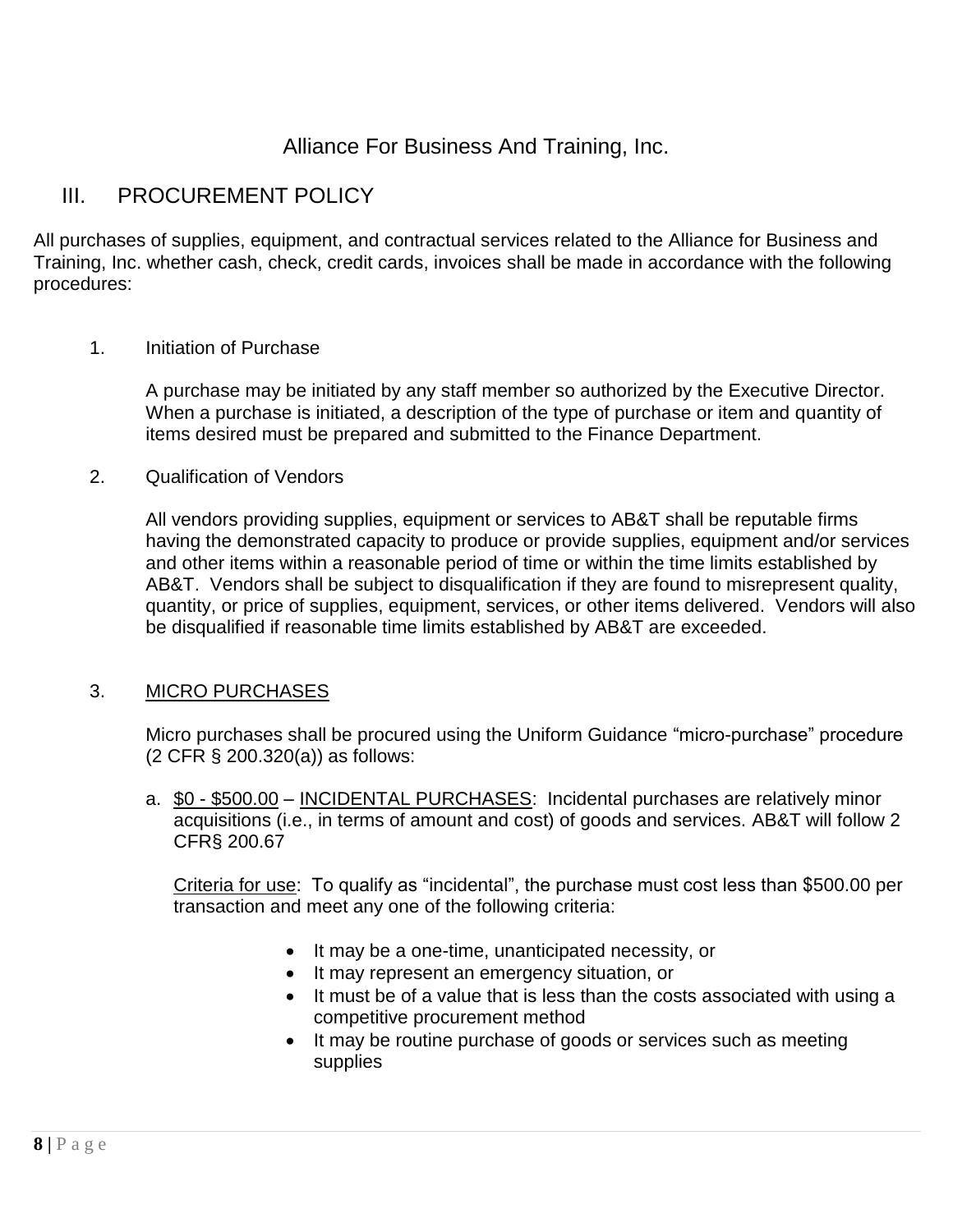Procedural Requirements: These purchases will be executed using the General (RFP) (ATTACHMENT A) by the recipient. This form will represent the necessary documentation for procurement and payment.

b. \$501.00 - \$5,000.00 - Small/Unique Purchases: This method is appropriate for the acquisition of administrative or program goods or services, such as participant's material/supplies, or professional services/speakers.

Criteria for use: To qualify as "Small/Unique Purchases", the purchase must cost at least \$501.00 but less than \$5,000 per transaction.

 Procedural Requirements: The following requirements must be met and documented:

- Submission of a completed General RFP Bid Form (ATTACHMENT A) to the Finance Department for processing
- Prior supervisory approval is required before procurement is processed by the Finance Department
- All procurement processed for over \$501.00 will require the prior approval from the Executive Director and/or his/her designee which is the Director of Finance
- c. \$5,001.00 \$24,999.00 This method is appropriate for projects within a grant, for instance, YouthBuild sub-contractors for electrical, plumbing, etc. that have demonstrated working grant program or contracting with agency with subcontractors which have been procured by the agency for their projects or determining the market rate in each local area for a specific or unique goods or service to be provided . This could also be sole source items such as software, accounting system maintenance, etc.

#### Procedural Requirements:

- Submission of a completed General RFP Bid Form, (Att. A) or a memorandum explaining the justification for the purchase(s), to the Finance Department for procurement processing
- Prior supervisory as well as the Executive Director's and/or his designee, the Director of Finance, approval is required before procurement is processed by the Finance Department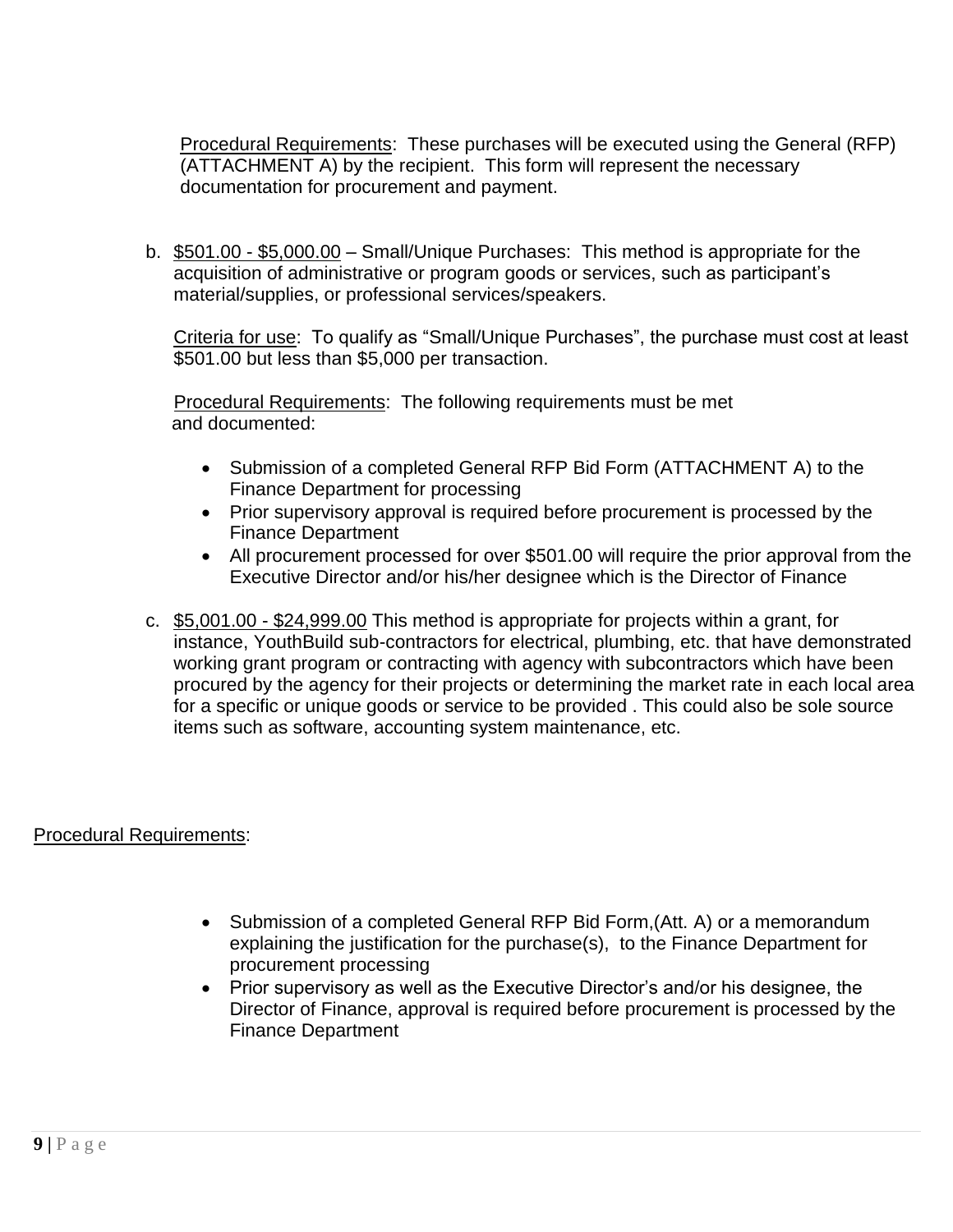#### 4. Emergency Purchases

Purchases of specific materials, supplies, equipment or services may be made in the open market for immediate delivery only to meet bona fide emergencies arising from any unforeseen cause. All bona fide emergency purchases must be approved by the Executive Director and/or his designee – Director of Finance. A written report on the circumstances of any such emergency justifying the purchase(s) shall be prepared and maintained by AB&T. All emergency purchases shall, if practicable, be made on the basis of competitive bids.

#### 5. List of Bidders

AB&T shall maintain a list of bidders which shows the types of classes of materials, supplies, equipment or services which the person, firm or corporation is willing and able to furnish to the AB&T. AB&T may require the person, firm or corporation to submit sufficient information to demonstrate the ability to perform any future commitment prior to inclusion on the list of bidders.

#### 6. Purchase Orders

AB&T shall maintain a purchase order system to execute purchasing requests.

All purchases exceeding \$501.00 will require a purchase order and shall be composed and documented by the Finance Department. The Finance Department is responsible for the maintenance of purchase order forms and their specific numerical order.

The purchase order shall list the current date, name of vendor, type/description of items, quantity, price of each item(s) and, if any, the shipping costs.

The purchase order will be signed by the Executive Director and/or his designee – Director of Finance. The purchase order and other documents will be in Accounts Payable for payment, and maintained by the Finance Department.

The exceptions to the use of a purchase order are contracts for professional services, unique services and special services where the contract shall serve as detailed documentation for entering into an agreement for the purchase(s) of services, bills for utilities, office rental, travel expenses/out of area request, postage, fees, permits, etc.

#### 7. Disbursements to Vendors

All disbursements to vendors shall take place in accordance with the following:

(a) Receipt of all supplies and equipment shall be certified by a staff member of AB&T who has been designated responsible for receipt of purchased items. Deliveries shall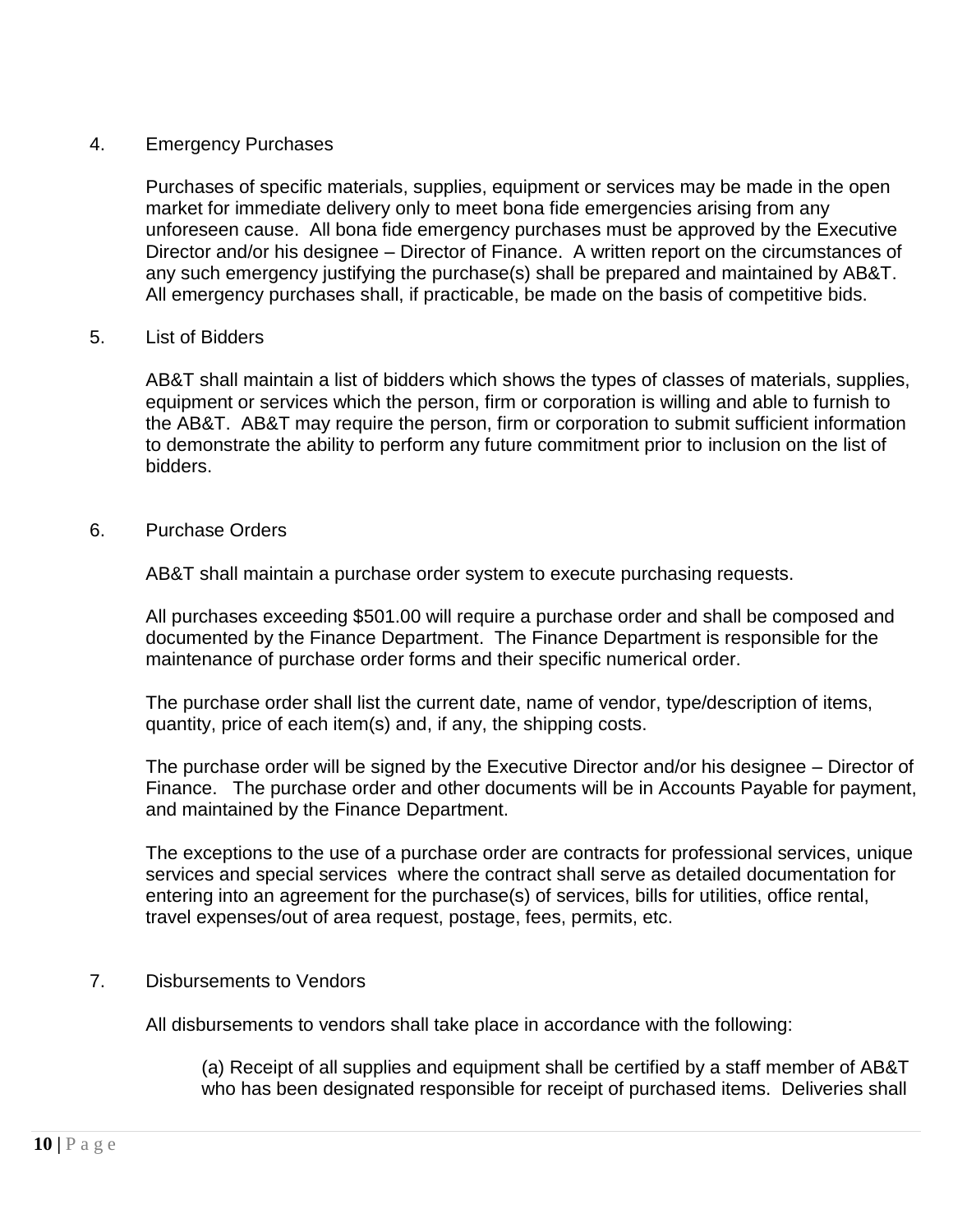be compared against the purchase order and shall be examined for compliance to the specifications contained in the purchase order.

(b) Invoices shall be matched with the purchase order and requisition when they are received by AB&T. The invoice shall be examined to ensure that the amount requested for payment, matches the cost, type, and quantity as listed on the purchase order.

(c) The invoice, purchase order, and requisition shall be reviewed by the Accounts Payable Department for certification for payment.

(d) All vouchers and request for payment shall be reviewed and approved by the Finance Department and shall be paid in accordance with standard procedure for disbursement of funds.

(e) Upon proper certification of invoices, disbursements shall be made in accordance with the standard procedures for issuance of checks and vouchers by the Alliance for Business and Training, Inc.

(f) Copies of all vouchers and invoices shall be retained and filed on a chronological basis for a period of no less than five (5) years.

#### 8. Equipment

Purchase costs of furniture and equipment, such as computers, printers and computer associated equipment, and sensitive items will follow TDOLWD procurement procedures as outlined in their policy. Freight charges and installation costs shall be included as cost of equipment (all equipment should be properly tagged with WIOA identification numbers). AB&T must maintain property procurement and accountability as outlined in the Tennessee Department of Labor and Workforce Development equipment purchase policy and Grants4tn.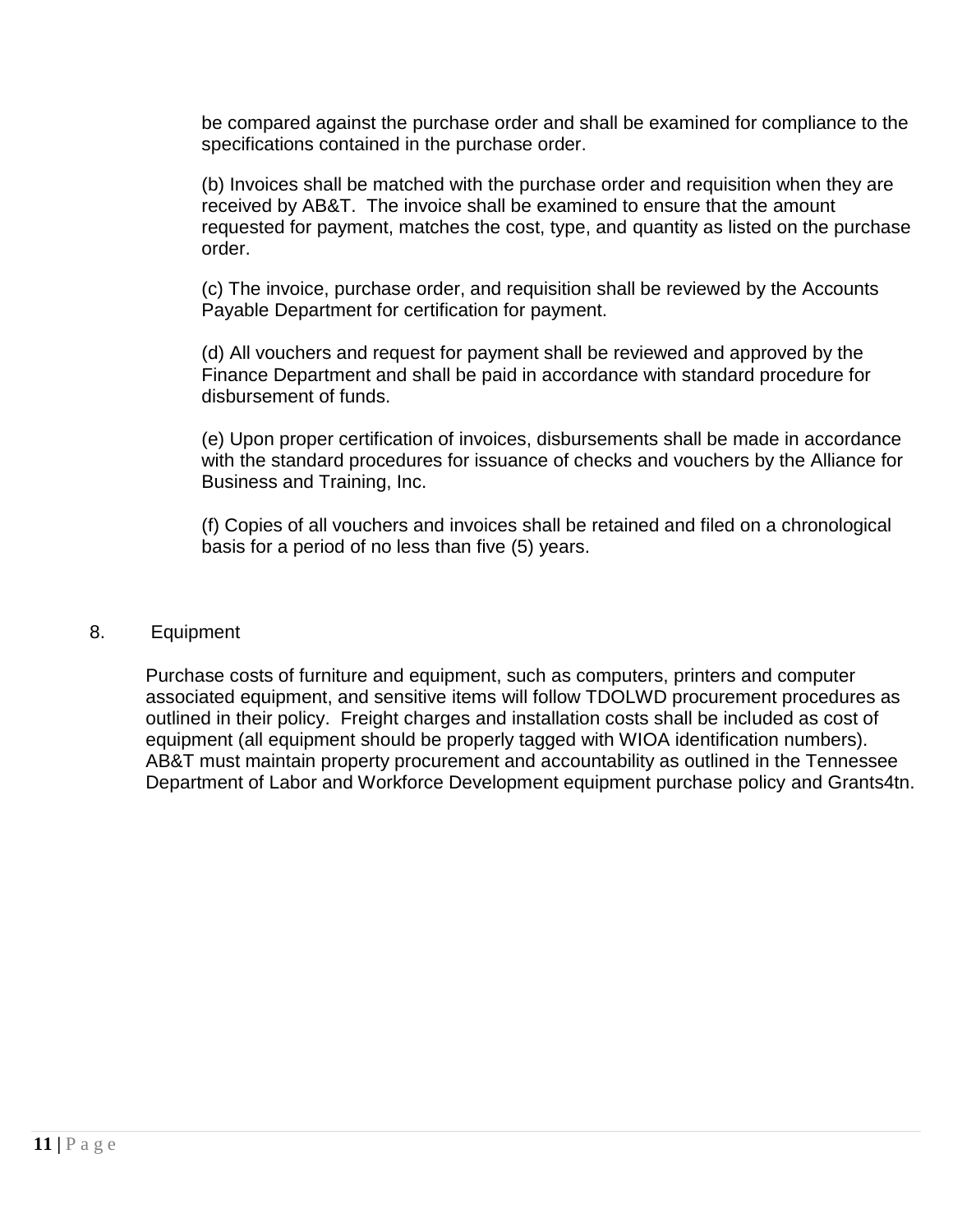## ADMINISTRATIVE PURCHASING PROCESS GOODS/SERVICES/RFP

#### Request for Goods or Services

A pre-approved request is received from the supervisor/director for the purchase and/or lease/purchase of goods required to carry out activities and/or services planned.

#### Development of an Invitation for Bid/Request for Proposal Package

A clearly defined and accurate specifications of the material, product or service to be procured is developed and included in the request for bid/request for proposal package.

An analysis shall be made of a lease or purchase alternatives to determine which would be the most economical, practical procurement.

There may be times that purchases may be made by Sealed Bid, by Competitive Proposals and by Non-Competitive Proposals. The requirements for each of these are as follows:

Elements of a Complete Invitation to Bid Package should include: Part 200-Contract Provisions for Non-Federal Entity Contracts under Federal Awards

- A. Introduction
	- Procurement purchase, issue or release date
	- Name, address, telephone number of organization soliciting the purchase and designated contact person
	- Type of purchase instrument to be used (contract, purchase order) and payment method
	- Deadline for submission, address for bid submission, and number of copies to be submitted
- **B**. Work Statement

The work statement outlines what is expected of the prospective bidder in order to fulfill the specifications:

- Delivery date
- Program Deliverables, timelines, projected outcomes, performance metrics, etc. (if applicable)
- Completion of installation (if applicable)
- Warranties and Service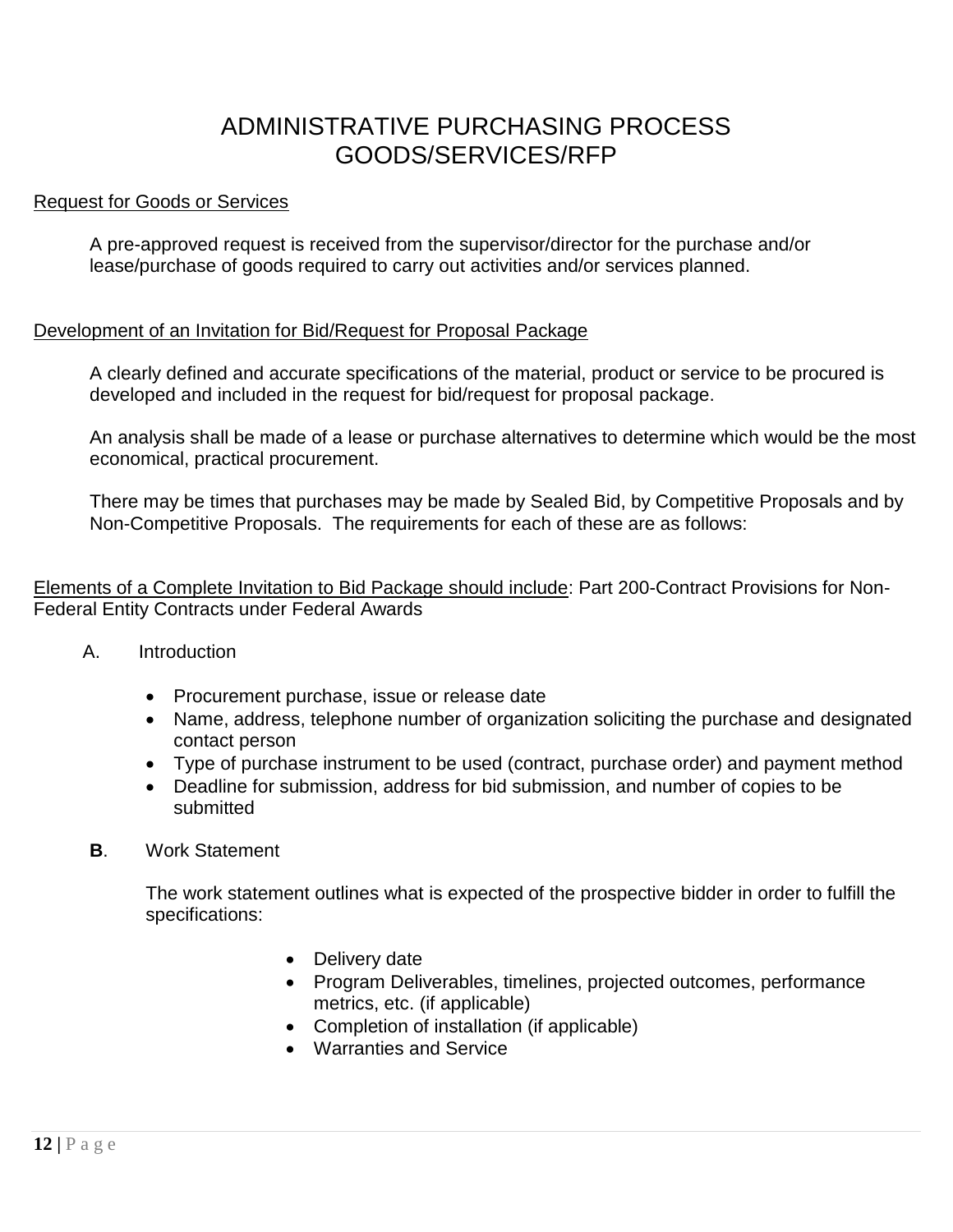#### C**.** Cost Proposal

Each item must be priced separately. Unit prices shall be shown and in case of error in the extension of prices in the bid, the unit price will govern.

Time of staff by person (if applicable)

#### D. Bid Requirements & Openings

Each bid must give the full name and business address of the bidder and be signed, in ink, by the official of the company authorized to bind his company in contract.

If a sealed bid process is used, bids will be publicly opened at the time and place prescribed in the invitation to bid. These meetings are open to the public.

E. Bid Evaluation

Bids will be evaluated according to the criteria set forth in the invitation to bid

Any or all bids may be rejected if there is a sound documented reason.

F. Final Selection

Selection and award can begin after all bids have been evaluated according to the criteria set forth in the invitation to bid.

- Responses to requests for proposal will be evaluated according to established procurement regulations and guidance/policy developed by the TN Department of Labor and Workforce Development
- If bids received are relatively close during the evaluation process, the staff may conduct meetings with the bidders to clarify uncertainties or problems in the overall bid document.
	- o Will meet bidders' management and key staff who would be assigned to the project (if applicable).
	- o Request revised bids or amendments from final contenders subject to further negotiation i.e., "Best and Final Offers". If contenders are given the opportunity to submit new bids, other contenders must be given the same opportunity.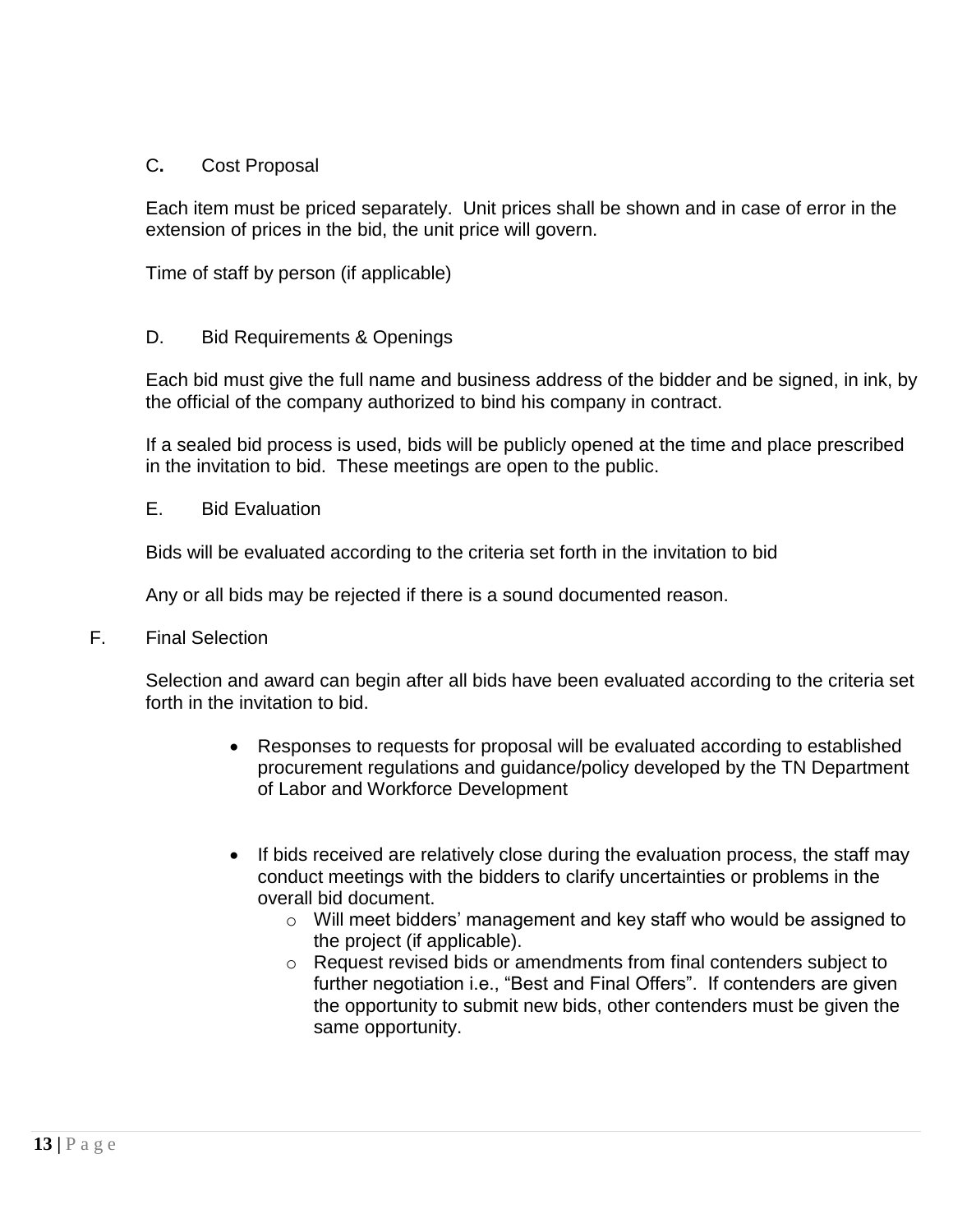#### G. Pre-Award Review

A review may be completed on proposed procurement where the awarding agency believes such review is needed to ensure that the item and/or service specified is the one being proposed for purchase.

Special Note: Review of RFP responses related to procurement of One Stop Operator and/or Career Services will comply with the Workforce Innovation and Opportunity Act, regulations thereto and guidance/policy from the TN Department of Labor and Workforce Development.

#### H. Award Decision

Upon approval by the Executive Director and the Director of Finance, the successful bidders will be notified.

Special Note: Approval and award of funds to successful respondents to provide One Stop Operator and/or Career Services rests with the Northeast TN Local Workforce Development Board, in accordance with the Workforce Innovation and Opportunity Act, regulations thereto and guidance/policy from the TN Department of Labor and Workforce Development.

#### I. Retention of Records

AB&T will Retain all award process records (bids, amendments, evaluations, conference meeting minutes, correspondence, etc.) for three (3) years in order to satisfy audit requirements and serve as sources of information when responding to protest from unsuccessful bidders.

#### J. Purchasing Instrument

Upon approval a Purchase Order or Contract will be issued to the bidder. This document will contain cost and payment information. Attached will be the Procurement Provisions which will be incorporated into the final document.

#### K. Disputes and Claims

Disputes will be settled by following the Grievance procedures established by AB&T. AB&T shall conduct oversight to ensure compliance with procurement standards; and if specific procurement issues are not addressed in AB&T's Procurement Manual then AB&T will adhere to the Tennessee Department of Labor and Workforce Development's Financial Policies. These policies are in the Final Tag, Part II-10-1 to Part II-10-14. AB&T will also follow Uniform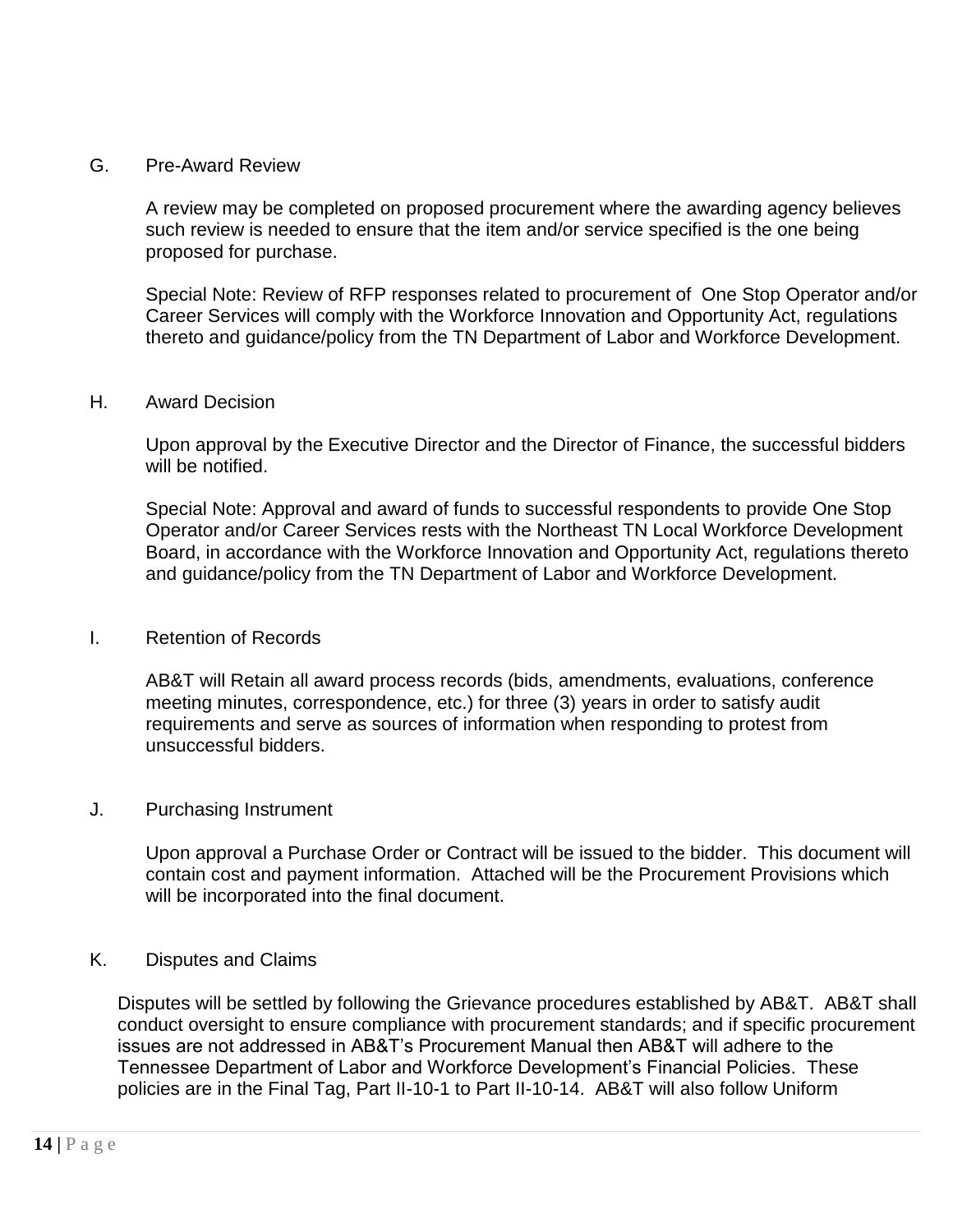Guidance, (including Appendix II of the Uniform Guidance) Tennessee Department of Labor and Workforce Development's Financial Policies. AB&T will also follow any other applicable federal or state requirements.